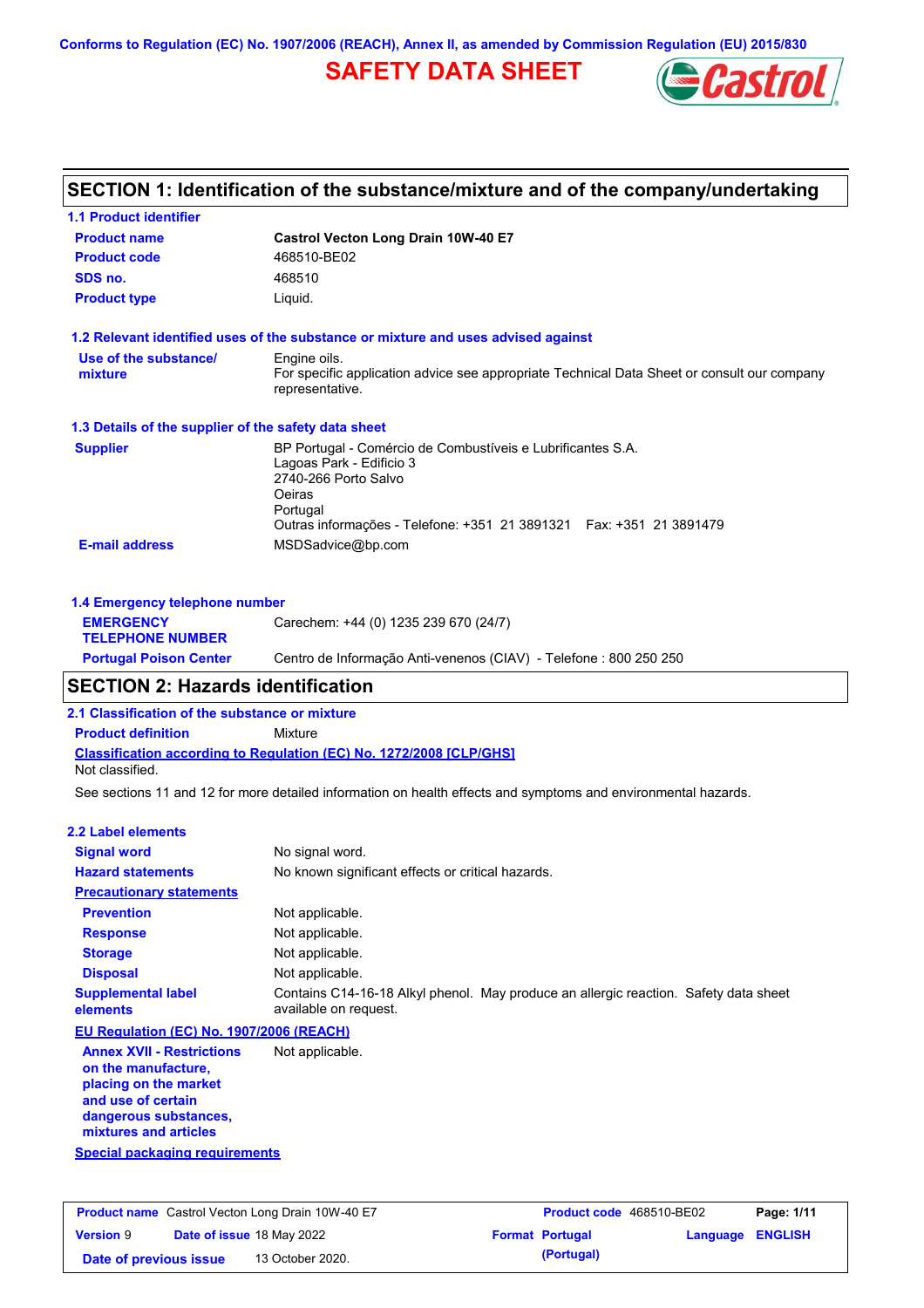### **SECTION 2: Hazards identification**

| <b>Containers to be fitted</b><br>with child-resistant<br>fastenings                                                                                          | Not applicable.                                                                                                                                                                                                                                                                                                                                                        |  |  |  |  |
|---------------------------------------------------------------------------------------------------------------------------------------------------------------|------------------------------------------------------------------------------------------------------------------------------------------------------------------------------------------------------------------------------------------------------------------------------------------------------------------------------------------------------------------------|--|--|--|--|
| <b>Tactile warning of danger</b>                                                                                                                              | Not applicable.                                                                                                                                                                                                                                                                                                                                                        |  |  |  |  |
| 2.3 Other hazards                                                                                                                                             |                                                                                                                                                                                                                                                                                                                                                                        |  |  |  |  |
| <b>Results of PBT and vPvB</b><br>Product does not meet the criteria for PBT or vPvB according to Regulation (EC) No. 1907/2006,<br>Annex XIII.<br>assessment |                                                                                                                                                                                                                                                                                                                                                                        |  |  |  |  |
| <b>Product meets the criteria</b><br>for PBT or vPvB according<br>to Regulation (EC) No.<br><b>1907/2006, Annex XIII</b>                                      | This mixture does not contain any substances that are assessed to be a PBT or a vPvB.                                                                                                                                                                                                                                                                                  |  |  |  |  |
| Other hazards which do<br>not result in classification                                                                                                        | Defatting to the skin.<br>USED ENGINE OILS<br>Used engine oil may contain hazardous components which have the potential to cause skin<br>cancer.<br>See Toxicological Information, section 11 of this Safety Data Sheet.<br>Experimental data on one or more of the components has been used to determine all or part of<br>the hazard classification of this product. |  |  |  |  |

### **SECTION 3: Composition/information on ingredients**

| <b>3.2 Mixtures</b>                                                                       |                                                                                      |               |                                                                           |             |
|-------------------------------------------------------------------------------------------|--------------------------------------------------------------------------------------|---------------|---------------------------------------------------------------------------|-------------|
| <b>Product definition</b><br>Mixture                                                      |                                                                                      |               |                                                                           |             |
| $H$ ighly refined base oil (IP 346 DMSO extract < 3%). Proprietary performance additives. |                                                                                      |               |                                                                           |             |
| <b>Product/ingredient</b><br>name                                                         | <b>Identifiers</b>                                                                   | $\frac{9}{6}$ | <b>Regulation (EC) No.</b><br>1272/2008 [CLP]                             | <b>Type</b> |
| Distillates (petroleum), hydrotreated<br>heavy paraffinic                                 | REACH #: 01-2119484627-25<br>EC: 265-157-1<br>CAS: 64742-54-7<br>Index: 649-467-00-8 | $≥50 - ≤75$   | Not classified.                                                           | $[2]$       |
| Base oil - unspecified                                                                    | Varies - See Key to<br>abbreviations                                                 | ≥10 - ≤25     | Not classified.                                                           | $[2]$       |
| Distillates (petroleum), hydrotreated<br>heavy paraffinic                                 | REACH #: 01-2119484627-25<br>EC: 265-157-1<br>CAS: 64742-54-7<br>Index: 649-467-00-8 | ≤5            | Asp. Tox. 1, H304                                                         | [1] [2]     |
| zinc bis[O-(6-methylheptyl)] bis[O-(sec-<br>butyl)] bis(dithiophosphate)                  | REACH #: 01-2119543726-33<br>EC: 298-577-9<br>CAS: 93819-94-4                        | 2.5           | <b>Skin Irrit. 2, H315</b><br>Eye Dam. 1, H318<br>Aquatic Chronic 2, H411 | $[1]$       |
| C14-16-18 Alkyl phenol                                                                    | REACH #: 01-2119498288-19                                                            | ≤3            | Skin Sens. 1B, H317<br>STOT RE 2, H373                                    | $[1]$       |

#### **See Section 16 for the full text of the H statements declared above.**

Type

[1] Substance classified with a health or environmental hazard

[2] Substance with a workplace exposure limit

[3] Substance meets the criteria for PBT according to Regulation (EC) No. 1907/2006, Annex XIII

[4] Substance meets the criteria for vPvB according to Regulation (EC) No. 1907/2006, Annex XIII

[5] Substance of equivalent concern

[6] Additional disclosure due to company policy

Occupational exposure limits, if available, are listed in Section 8.

### **SECTION 4: First aid measures**

| <b>4.1 Description of first aid measures</b>                                                                                                                                                                                                           |                                                         |                                                                                                                                                                                                                                        |                            |  |  |  |
|--------------------------------------------------------------------------------------------------------------------------------------------------------------------------------------------------------------------------------------------------------|---------------------------------------------------------|----------------------------------------------------------------------------------------------------------------------------------------------------------------------------------------------------------------------------------------|----------------------------|--|--|--|
| In case of contact, immediately flush eyes with plenty of water for at least 15 minutes. Eyelids<br>Eye contact<br>should be held away from the eyeball to ensure thorough rinsing. Check for and remove any<br>contact lenses. Get medical attention. |                                                         |                                                                                                                                                                                                                                        |                            |  |  |  |
| <b>Skin contact</b>                                                                                                                                                                                                                                    |                                                         | Wash skin thoroughly with soap and water or use recognised skin cleanser. Remove<br>contaminated clothing and shoes. Wash clothing before reuse. Clean shoes thoroughly before<br>reuse. Get medical attention if irritation develops. |                            |  |  |  |
| <b>Inhalation</b>                                                                                                                                                                                                                                      |                                                         | If inhaled, remove to fresh air. Get medical attention if symptoms occur.                                                                                                                                                              |                            |  |  |  |
|                                                                                                                                                                                                                                                        | <b>Product name</b> Castrol Vecton Long Drain 10W-40 E7 | Product code 468510-BE02                                                                                                                                                                                                               | Page: 2/11                 |  |  |  |
| <b>Version 9</b>                                                                                                                                                                                                                                       | Date of issue 18 May 2022                               | <b>Format Portugal</b>                                                                                                                                                                                                                 | <b>ENGLISH</b><br>Language |  |  |  |
| Date of previous issue                                                                                                                                                                                                                                 | 13 October 2020.                                        | (Portugal)                                                                                                                                                                                                                             |                            |  |  |  |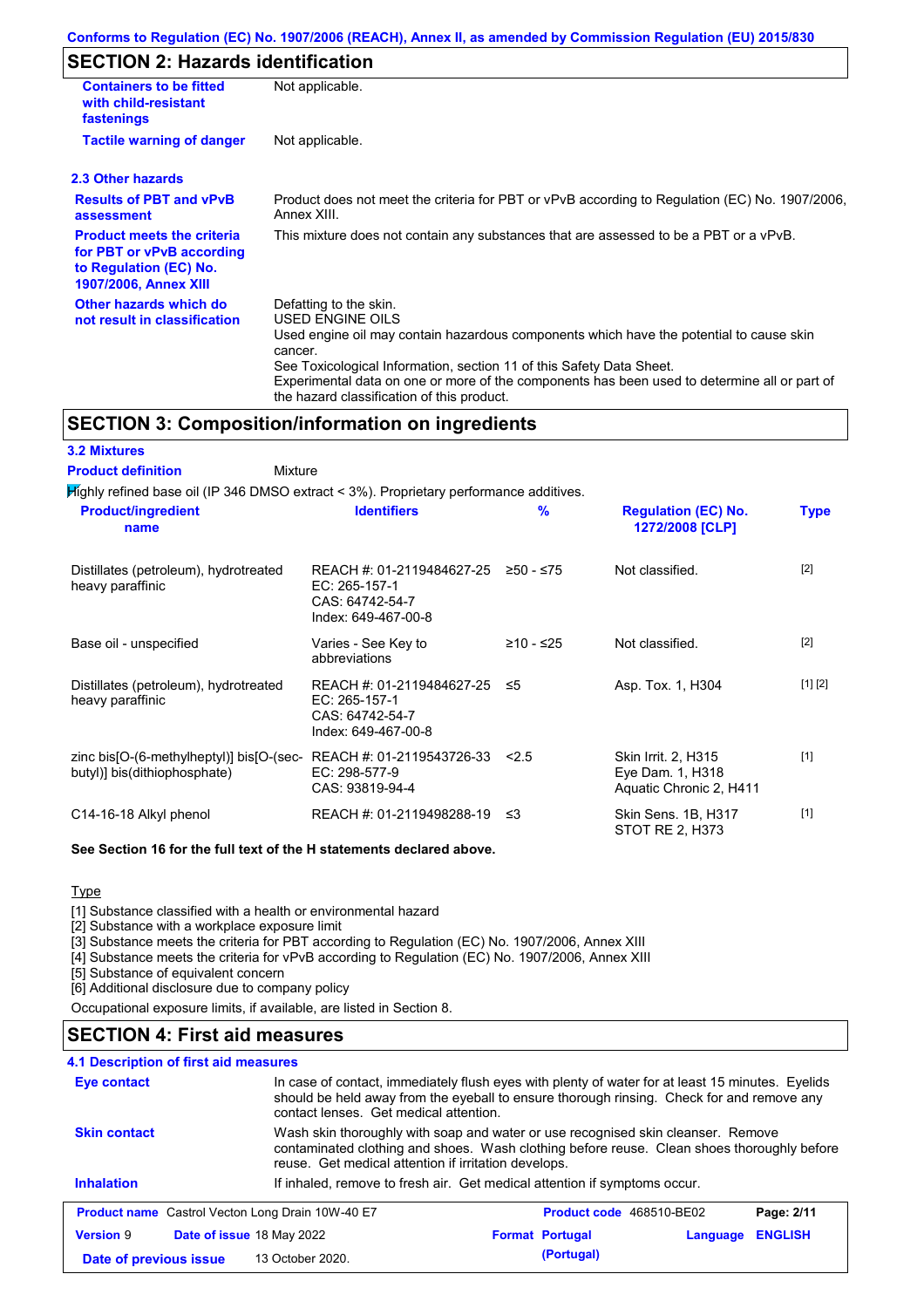|                                       | Conforms to Regulation (EC) No. 1907/2006 (REACH), Annex II, as amended by Commission Regulation (EU) 2015/830                                                              |  |  |  |
|---------------------------------------|-----------------------------------------------------------------------------------------------------------------------------------------------------------------------------|--|--|--|
| <b>SECTION 4: First aid measures</b>  |                                                                                                                                                                             |  |  |  |
| <b>Ingestion</b>                      | Do not induce vomiting unless directed to do so by medical personnel. Get medical attention if<br>symptoms occur.                                                           |  |  |  |
| <b>Protection of first-aiders</b>     | No action shall be taken involving any personal risk or without suitable training. It may be<br>dangerous to the person providing aid to give mouth-to-mouth resuscitation. |  |  |  |
|                                       | 4.2 Most important symptoms and effects, both acute and delayed                                                                                                             |  |  |  |
|                                       | See Section 11 for more detailed information on health effects and symptoms.                                                                                                |  |  |  |
| <b>Potential acute health effects</b> |                                                                                                                                                                             |  |  |  |
| <b>Inhalation</b>                     | Vapour inhalation under ambient conditions is not normally a problem due to low vapour<br>pressure.                                                                         |  |  |  |
| <b>Ingestion</b>                      | No known significant effects or critical hazards.                                                                                                                           |  |  |  |
| <b>Skin contact</b>                   | Defatting to the skin. May cause skin dryness and irritation. Not considered a skin sensitizer.<br>Based on data available for this or related materials.                   |  |  |  |
| <b>Eye contact</b>                    | Not classified as an eye irritant. Based on data available for this or related materials.                                                                                   |  |  |  |
|                                       | Delayed and immediate effects as well as chronic effects from short and long-term exposure                                                                                  |  |  |  |
| <b>Inhalation</b>                     | Overexposure to the inhalation of airborne droplets or aerosols may cause irritation of the<br>respiratory tract.                                                           |  |  |  |
| <b>Ingestion</b>                      | Ingestion of large quantities may cause nausea and diarrhoea.                                                                                                               |  |  |  |
| <b>Skin contact</b>                   | Prolonged or repeated contact can defat the skin and lead to irritation and/or dermatitis.                                                                                  |  |  |  |
| <b>Eye contact</b>                    | Potential risk of transient stinging or redness if accidental eye contact occurs.                                                                                           |  |  |  |
|                                       | 4.3 Indication of any immediate medical attention and special treatment needed                                                                                              |  |  |  |
| <b>Notes to physician</b>             | Treatment should in general be symptomatic and directed to relieving any effects.                                                                                           |  |  |  |

| <b>SECTION 5: Firefighting measures</b>                   |                                                                                                                                                                                                                                                                                                                                                                   |  |  |  |
|-----------------------------------------------------------|-------------------------------------------------------------------------------------------------------------------------------------------------------------------------------------------------------------------------------------------------------------------------------------------------------------------------------------------------------------------|--|--|--|
| 5.1 Extinguishing media                                   |                                                                                                                                                                                                                                                                                                                                                                   |  |  |  |
| <b>Suitable extinguishing</b><br>media                    | In case of fire, use foam, dry chemical or carbon dioxide extinguisher or spray.                                                                                                                                                                                                                                                                                  |  |  |  |
| <b>Unsuitable extinguishing</b><br>media                  | Do not use water jet. The use of a water jet may cause the fire to spread by splashing the<br>burning product.                                                                                                                                                                                                                                                    |  |  |  |
| 5.2 Special hazards arising from the substance or mixture |                                                                                                                                                                                                                                                                                                                                                                   |  |  |  |
| <b>Hazards from the</b><br>substance or mixture           | In a fire or if heated, a pressure increase will occur and the container may burst.                                                                                                                                                                                                                                                                               |  |  |  |
| <b>Hazardous combustion</b>                               | Combustion products may include the following:                                                                                                                                                                                                                                                                                                                    |  |  |  |
| products                                                  | carbon oxides (CO, CO <sub>2</sub> ) (carbon monoxide, carbon dioxide)                                                                                                                                                                                                                                                                                            |  |  |  |
| 5.3 Advice for firefighters                               |                                                                                                                                                                                                                                                                                                                                                                   |  |  |  |
| <b>Special precautions for</b><br>fire-fighters           | No action shall be taken involving any personal risk or without suitable training. Promptly<br>isolate the scene by removing all persons from the vicinity of the incident if there is a fire.                                                                                                                                                                    |  |  |  |
| <b>Special protective</b><br>equipment for fire-fighters  | Fire-fighters should wear appropriate protective equipment and self-contained breathing<br>apparatus (SCBA) with a full face-piece operated in positive pressure mode. Clothing for fire-<br>fighters (including helmets, protective boots and gloves) conforming to European standard EN<br>469 will provide a basic level of protection for chemical incidents. |  |  |  |

# **SECTION 6: Accidental release measures**

|                                         | 6.1 Personal precautions, protective equipment and emergency procedures                                                                                                                                                                                                                                                                                                              |
|-----------------------------------------|--------------------------------------------------------------------------------------------------------------------------------------------------------------------------------------------------------------------------------------------------------------------------------------------------------------------------------------------------------------------------------------|
| For non-emergency<br>personnel          | No action shall be taken involving any personal risk or without suitable training. Evacuate<br>surrounding areas. Keep unnecessary and unprotected personnel from entering. Do not touch<br>or walk through spilt material. Floors may be slippery; use care to avoid falling. Put on<br>appropriate personal protective equipment.                                                  |
| For emergency responders                | Entry into a confined space or poorly ventilated area contaminated with vapour, mist or fume is<br>extremely hazardous without the correct respiratory protective equipment and a safe system of<br>work. Wear self-contained breathing apparatus. Wear a suitable chemical protective suit.<br>Chemical resistant boots. See also the information in "For non-emergency personnel". |
| <b>6.2 Environmental</b><br>precautions | Avoid dispersal of spilt material and runoff and contact with soil, waterways, drains and sewers.<br>Inform the relevant authorities if the product has caused environmental pollution (sewers,<br>waterways, soil or air).                                                                                                                                                          |

| <b>Product name</b> Castrol Vecton Long Drain 10W-40 E7 |  | <b>Product code</b> 468510-BE02  |  | Page: 3/11             |                  |  |
|---------------------------------------------------------|--|----------------------------------|--|------------------------|------------------|--|
| <b>Version 9</b>                                        |  | <b>Date of issue 18 May 2022</b> |  | <b>Format Portugal</b> | Language ENGLISH |  |
| Date of previous issue                                  |  | 13 October 2020.                 |  | (Portugal)             |                  |  |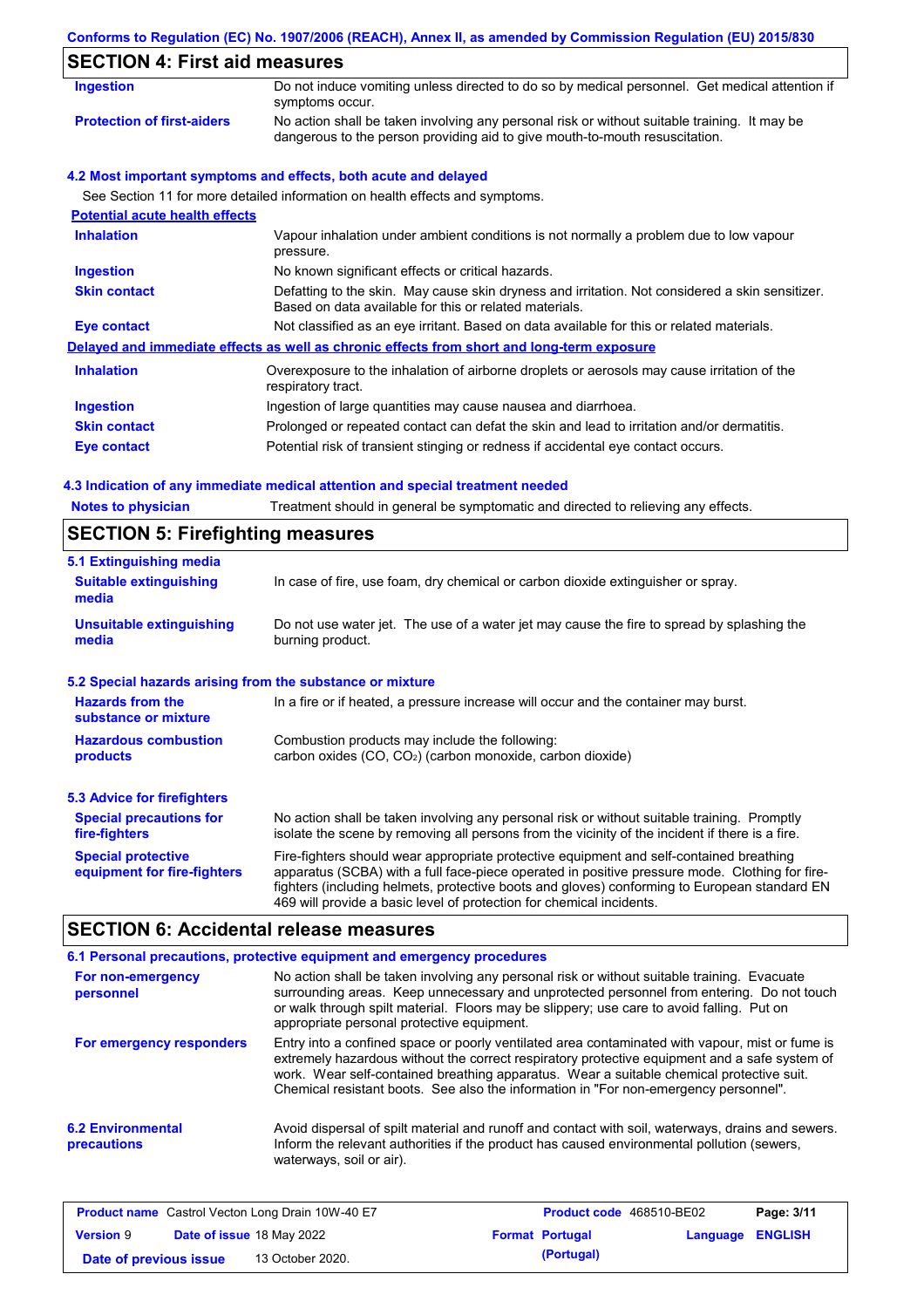# **SECTION 6: Accidental release measures**

|                                           | 6.3 Methods and material for containment and cleaning up                                                                                                                                                                                                                                                                                                                                       |
|-------------------------------------------|------------------------------------------------------------------------------------------------------------------------------------------------------------------------------------------------------------------------------------------------------------------------------------------------------------------------------------------------------------------------------------------------|
| <b>Small spill</b>                        | Stop leak if without risk. Move containers from spill area. Absorb with an inert material and<br>place in an appropriate waste disposal container. Dispose of via a licensed waste disposal<br>contractor.                                                                                                                                                                                     |
| Large spill                               | Stop leak if without risk. Move containers from spill area. Prevent entry into sewers, water<br>courses, basements or confined areas. Contain and collect spillage with non-combustible,<br>absorbent material e.g. sand, earth, vermiculite or diatomaceous earth and place in container<br>for disposal according to local regulations. Dispose of via a licensed waste disposal contractor. |
| 6.4 Reference to other<br><b>sections</b> | See Section 1 for emergency contact information.<br>See Section 5 for firefighting measures.<br>See Section 8 for information on appropriate personal protective equipment.<br>See Section 12 for environmental precautions.<br>See Section 13 for additional waste treatment information.                                                                                                     |

# **SECTION 7: Handling and storage**

| 7.1 Precautions for safe handling                                                    |                                                                                                                                                                                                                                                                                                                                                                                                                                                                                          |
|--------------------------------------------------------------------------------------|------------------------------------------------------------------------------------------------------------------------------------------------------------------------------------------------------------------------------------------------------------------------------------------------------------------------------------------------------------------------------------------------------------------------------------------------------------------------------------------|
| <b>Protective measures</b>                                                           | Put on appropriate personal protective equipment.                                                                                                                                                                                                                                                                                                                                                                                                                                        |
| <b>Advice on general</b><br>occupational hygiene                                     | Eating, drinking and smoking should be prohibited in areas where this material is handled,<br>stored and processed. Wash thoroughly after handling. Remove contaminated clothing and<br>protective equipment before entering eating areas. See also Section 8 for additional<br>information on hygiene measures.                                                                                                                                                                         |
| <b>7.2 Conditions for safe</b><br>storage, including any<br><i>incompatibilities</i> | Store in accordance with local regulations. Store in a dry, cool and well-ventilated area, away<br>from incompatible materials (see Section 10). Keep away from heat and direct sunlight. Keep<br>container tightly closed and sealed until ready for use. Containers that have been opened must<br>be carefully resealed and kept upright to prevent leakage. Store and use only in equipment/<br>containers designed for use with this product. Do not store in unlabelled containers. |
| <b>Not suitable</b>                                                                  | Prolonged exposure to elevated temperature                                                                                                                                                                                                                                                                                                                                                                                                                                               |
| 7.3 Specific end use(s)                                                              |                                                                                                                                                                                                                                                                                                                                                                                                                                                                                          |
| <b>Recommendations</b>                                                               | See section 1.2 and Exposure scenarios in annex, if applicable.                                                                                                                                                                                                                                                                                                                                                                                                                          |

# **SECTION 8: Exposure controls/personal protection**

| <b>Occupational exposure limits</b>                                                                                                                                                                                                                                    |                                                                                                                                                                                          |                                                                                                                                                                                                                                                                                                                                                                                                                                                                                                                                                                                                                                                                                                                                                                                                                                                                                                                                                                                                                            |                              |          |                |
|------------------------------------------------------------------------------------------------------------------------------------------------------------------------------------------------------------------------------------------------------------------------|------------------------------------------------------------------------------------------------------------------------------------------------------------------------------------------|----------------------------------------------------------------------------------------------------------------------------------------------------------------------------------------------------------------------------------------------------------------------------------------------------------------------------------------------------------------------------------------------------------------------------------------------------------------------------------------------------------------------------------------------------------------------------------------------------------------------------------------------------------------------------------------------------------------------------------------------------------------------------------------------------------------------------------------------------------------------------------------------------------------------------------------------------------------------------------------------------------------------------|------------------------------|----------|----------------|
| <b>Product/ingredient name</b>                                                                                                                                                                                                                                         |                                                                                                                                                                                          |                                                                                                                                                                                                                                                                                                                                                                                                                                                                                                                                                                                                                                                                                                                                                                                                                                                                                                                                                                                                                            | <b>Exposure limit values</b> |          |                |
|                                                                                                                                                                                                                                                                        | Distillates (petroleum), hydrotreated heavy paraffinic Portuguese Institute of Quality (Portugal).<br>TWA: 5 mg/m <sup>3</sup> 8 hours. Issued/Revised: 10/2003 Form: Inhalable fraction |                                                                                                                                                                                                                                                                                                                                                                                                                                                                                                                                                                                                                                                                                                                                                                                                                                                                                                                                                                                                                            |                              |          |                |
| Base oil - unspecified                                                                                                                                                                                                                                                 |                                                                                                                                                                                          | Portuguese Institute of Quality (Portugal).<br>TWA: 5 mg/m <sup>3</sup> 8 hours. Issued/Revised: 10/2003 Form: Inhalable fraction                                                                                                                                                                                                                                                                                                                                                                                                                                                                                                                                                                                                                                                                                                                                                                                                                                                                                          |                              |          |                |
| Distillates (petroleum), hydrotreated heavy paraffinic Portuguese Institute of Quality (Portugal).                                                                                                                                                                     |                                                                                                                                                                                          | TWA: 5 mg/m <sup>3</sup> 8 hours. Issued/Revised: 10/2003 Form: Inhalable fraction                                                                                                                                                                                                                                                                                                                                                                                                                                                                                                                                                                                                                                                                                                                                                                                                                                                                                                                                         |                              |          |                |
| Whilst specific OELs for certain components may be shown in this section, other components may be present in any mist,<br>vapour or dust produced. Therefore, the specific OELs may not be applicable to the product as a whole and are provided for<br>guidance only. |                                                                                                                                                                                          |                                                                                                                                                                                                                                                                                                                                                                                                                                                                                                                                                                                                                                                                                                                                                                                                                                                                                                                                                                                                                            |                              |          |                |
| <b>Recommended monitoring</b><br>procedures                                                                                                                                                                                                                            |                                                                                                                                                                                          | If this product contains ingredients with exposure limits, personal, workplace atmosphere or<br>biological monitoring may be required to determine the effectiveness of the ventilation or other<br>control measures and/or the necessity to use respiratory protective equipment. Reference<br>should be made to monitoring standards, such as the following: European Standard EN 689<br>(Workplace atmospheres - Guidance for the assessment of exposure by inhalation to chemical<br>agents for comparison with limit values and measurement strategy) European Standard EN<br>14042 (Workplace atmospheres - Guide for the application and use of procedures for the<br>assessment of exposure to chemical and biological agents) European Standard EN 482<br>(Workplace atmospheres - General requirements for the performance of procedures for the<br>measurement of chemical agents) Reference to national guidance documents for methods for<br>the determination of hazardous substances will also be required. |                              |          |                |
| <b>Derived No Effect Level</b><br>No DNELs/DMELs available.                                                                                                                                                                                                            |                                                                                                                                                                                          |                                                                                                                                                                                                                                                                                                                                                                                                                                                                                                                                                                                                                                                                                                                                                                                                                                                                                                                                                                                                                            |                              |          |                |
| <b>Predicted No Effect Concentration</b><br>No PNECs available                                                                                                                                                                                                         |                                                                                                                                                                                          |                                                                                                                                                                                                                                                                                                                                                                                                                                                                                                                                                                                                                                                                                                                                                                                                                                                                                                                                                                                                                            |                              |          |                |
| <b>Product name</b> Castrol Vecton Long Drain 10W-40 E7                                                                                                                                                                                                                |                                                                                                                                                                                          |                                                                                                                                                                                                                                                                                                                                                                                                                                                                                                                                                                                                                                                                                                                                                                                                                                                                                                                                                                                                                            | Product code 468510-BE02     |          | Page: 4/11     |
| <b>Version 9</b><br>Date of issue 18 May 2022                                                                                                                                                                                                                          |                                                                                                                                                                                          |                                                                                                                                                                                                                                                                                                                                                                                                                                                                                                                                                                                                                                                                                                                                                                                                                                                                                                                                                                                                                            | <b>Format Portugal</b>       | Language | <b>ENGLISH</b> |
| Date of previous issue                                                                                                                                                                                                                                                 | 13 October 2020.                                                                                                                                                                         |                                                                                                                                                                                                                                                                                                                                                                                                                                                                                                                                                                                                                                                                                                                                                                                                                                                                                                                                                                                                                            | (Portugal)                   |          |                |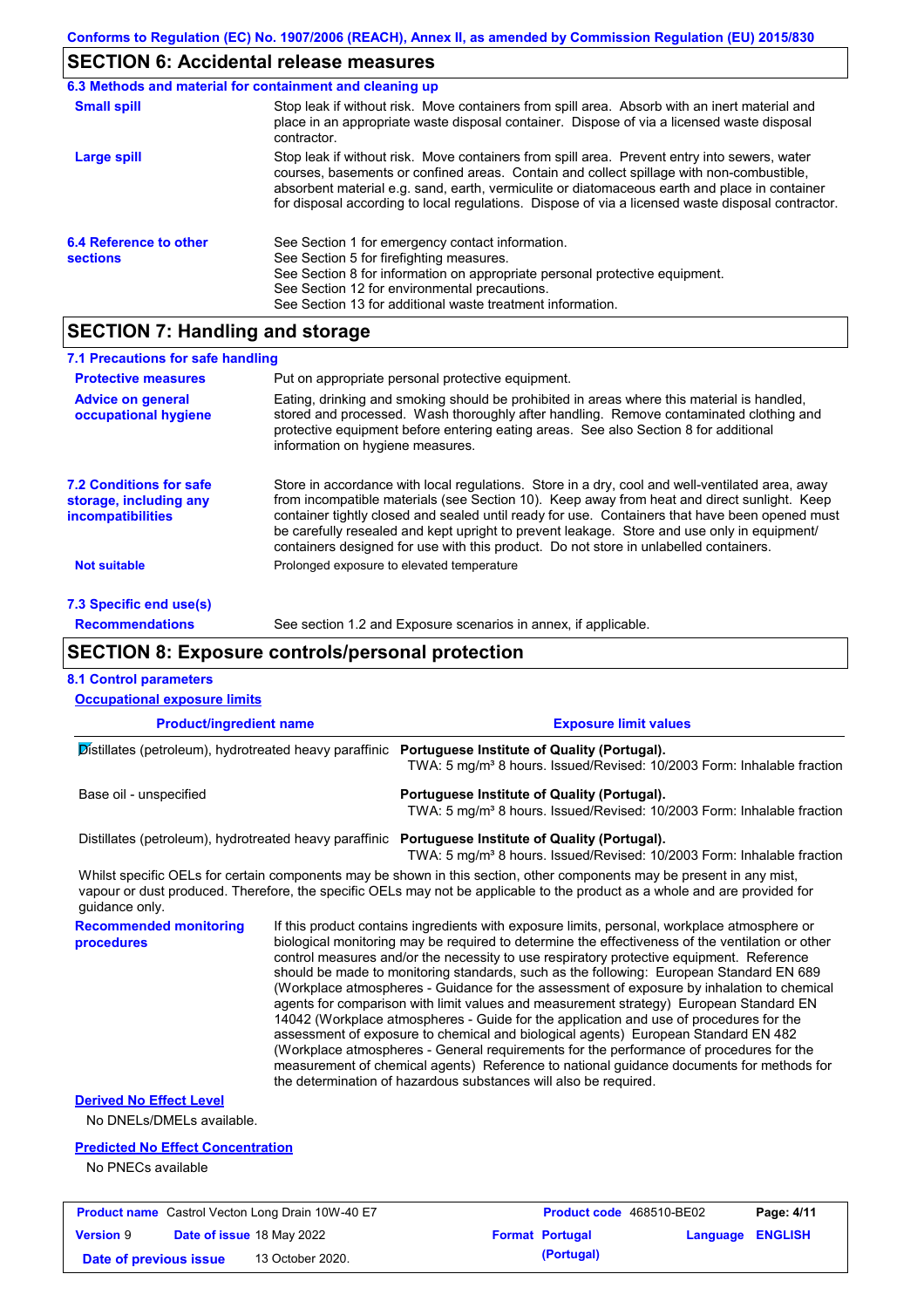# **SECTION 8: Exposure controls/personal protection**

**Version** 9

| <b>8.2 Exposure controls</b>                            |                                                                                                                        |                                                                                                                                                                                                                                                                                                                                                                                                                                                                                                                                                                                                                                                                                                                                                                                                                                                                               |            |
|---------------------------------------------------------|------------------------------------------------------------------------------------------------------------------------|-------------------------------------------------------------------------------------------------------------------------------------------------------------------------------------------------------------------------------------------------------------------------------------------------------------------------------------------------------------------------------------------------------------------------------------------------------------------------------------------------------------------------------------------------------------------------------------------------------------------------------------------------------------------------------------------------------------------------------------------------------------------------------------------------------------------------------------------------------------------------------|------------|
| <b>Appropriate engineering</b><br><b>controls</b>       | concentrations below their respective occupational exposure limits.<br>kept in good condition and properly maintained. | Provide exhaust ventilation or other engineering controls to keep the relevant airborne<br>All activities involving chemicals should be assessed for their risks to health, to ensure<br>exposures are adequately controlled. Personal protective equipment should only be considered<br>after other forms of control measures (e.g. engineering controls) have been suitably evaluated.<br>Personal protective equipment should conform to appropriate standards, be suitable for use, be<br>Your supplier of personal protective equipment should be consulted for advice on selection and<br>appropriate standards. For further information contact your national organisation for standards.<br>The final choice of protective equipment will depend upon a risk assessment. It is important to<br>ensure that all items of personal protective equipment are compatible. |            |
| <b>Individual protection measures</b>                   |                                                                                                                        |                                                                                                                                                                                                                                                                                                                                                                                                                                                                                                                                                                                                                                                                                                                                                                                                                                                                               |            |
| <b>Hygiene measures</b>                                 | stations and safety showers are close to the workstation location.                                                     | Wash hands, forearms and face thoroughly after handling chemical products, before eating,<br>smoking and using the lavatory and at the end of the working period. Ensure that eyewash                                                                                                                                                                                                                                                                                                                                                                                                                                                                                                                                                                                                                                                                                         |            |
| <b>Respiratory protection</b>                           | of the working conditions.                                                                                             | In case of insufficient ventilation, wear suitable respiratory equipment.<br>The correct choice of respiratory protection depends upon the chemicals being handled, the<br>conditions of work and use, and the condition of the respiratory equipment. Safety procedures<br>should be developed for each intended application. Respiratory protection equipment should<br>therefore be chosen in consultation with the supplier/manufacturer and with a full assessment                                                                                                                                                                                                                                                                                                                                                                                                       |            |
| <b>Eye/face protection</b>                              | Safety glasses with side shields.                                                                                      |                                                                                                                                                                                                                                                                                                                                                                                                                                                                                                                                                                                                                                                                                                                                                                                                                                                                               |            |
| <b>Skin protection</b>                                  |                                                                                                                        |                                                                                                                                                                                                                                                                                                                                                                                                                                                                                                                                                                                                                                                                                                                                                                                                                                                                               |            |
|                                                         |                                                                                                                        | Because specific work environments and material handling practices vary, safety procedures<br>should be developed for each intended application. The correct choice of protective gloves<br>depends upon the chemicals being handled, and the conditions of work and use. Most gloves<br>provide protection for only a limited time before they must be discarded and replaced (even the<br>best chemically resistant gloves will break down after repeated chemical exposures).                                                                                                                                                                                                                                                                                                                                                                                              |            |
|                                                         | a full assessment of the working conditions.                                                                           | Gloves should be chosen in consultation with the supplier / manufacturer and taking account of                                                                                                                                                                                                                                                                                                                                                                                                                                                                                                                                                                                                                                                                                                                                                                                |            |
|                                                         | Recommended: Nitrile gloves.<br><b>Breakthrough time:</b>                                                              |                                                                                                                                                                                                                                                                                                                                                                                                                                                                                                                                                                                                                                                                                                                                                                                                                                                                               |            |
|                                                         | Our recommendations on the selection of gloves are as follows:                                                         | Breakthrough time data are generated by glove manufacturers under laboratory test conditions<br>and represent how long a glove can be expected to provide effective permeation resistance. It<br>is important when following breakthrough time recommendations that actual workplace<br>conditions are taken into account. Always consult with your glove supplier for up-to-date<br>technical information on breakthrough times for the recommended glove type.                                                                                                                                                                                                                                                                                                                                                                                                              |            |
|                                                         | Continuous contact:                                                                                                    |                                                                                                                                                                                                                                                                                                                                                                                                                                                                                                                                                                                                                                                                                                                                                                                                                                                                               |            |
|                                                         | can be obtained.<br>replacement regimes are determined and adhered to.                                                 | Gloves with a minimum breakthrough time of 240 minutes, or >480 minutes if suitable gloves<br>If suitable gloves are not available to offer that level of protection, gloves with shorter<br>breakthrough times may be acceptable as long as appropriate glove maintenance and                                                                                                                                                                                                                                                                                                                                                                                                                                                                                                                                                                                                |            |
|                                                         | Short-term / splash protection:                                                                                        |                                                                                                                                                                                                                                                                                                                                                                                                                                                                                                                                                                                                                                                                                                                                                                                                                                                                               |            |
|                                                         | Recommended breakthrough times as above.<br>be determined and rigorously followed.                                     | It is recognised that for short-term, transient exposures, gloves with shorter breakthrough times<br>may commonly be used. Therefore, appropriate maintenance and replacement regimes must                                                                                                                                                                                                                                                                                                                                                                                                                                                                                                                                                                                                                                                                                    |            |
|                                                         | <b>Glove Thickness:</b>                                                                                                |                                                                                                                                                                                                                                                                                                                                                                                                                                                                                                                                                                                                                                                                                                                                                                                                                                                                               |            |
|                                                         |                                                                                                                        | For general applications, we recommend gloves with a thickness typically greater than 0.35 mm.                                                                                                                                                                                                                                                                                                                                                                                                                                                                                                                                                                                                                                                                                                                                                                                |            |
|                                                         |                                                                                                                        | It should be emphasised that glove thickness is not necessarily a good predictor of glove<br>resistance to a specific chemical, as the permeation efficiency of the glove will be dependent<br>on the exact composition of the glove material. Therefore, glove selection should also be based<br>on consideration of the task requirements and knowledge of breakthrough times.                                                                                                                                                                                                                                                                                                                                                                                                                                                                                              |            |
| <b>Product name</b> Castrol Vecton Long Drain 10W-40 E7 |                                                                                                                        | Product code 468510-BE02                                                                                                                                                                                                                                                                                                                                                                                                                                                                                                                                                                                                                                                                                                                                                                                                                                                      | Page: 5/11 |

**Date of issue** 18 May 2022 **Format Portugal Language ENGLISH**

**Date of previous issue 13 October 2020. (Portugal) (Portugal)**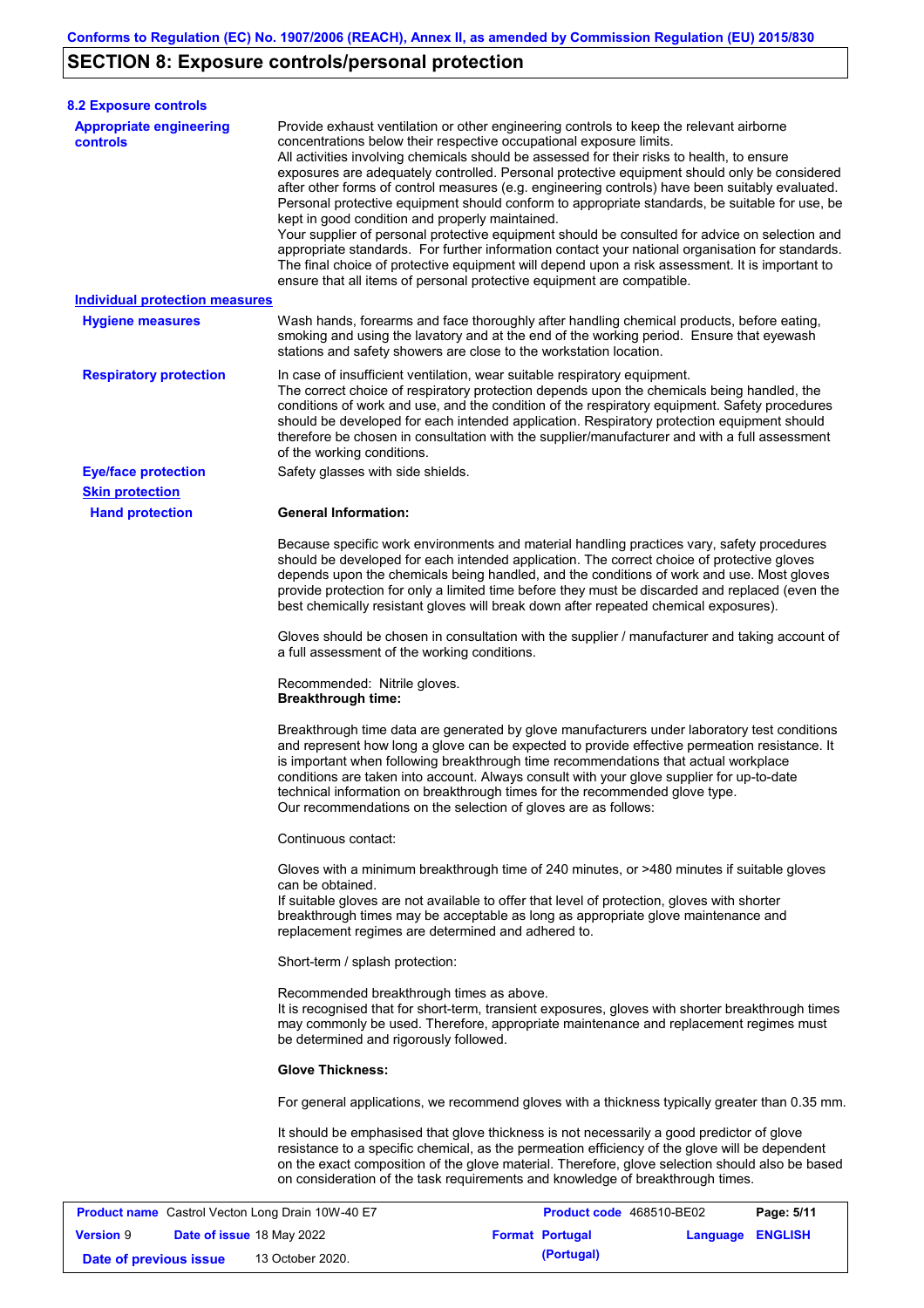# **SECTION 8: Exposure controls/personal protection**

|                                           | Glove thickness may also vary depending on the glove manufacturer, the glove type and the<br>glove model. Therefore, the manufacturers' technical data should always be taken into account<br>to ensure selection of the most appropriate glove for the task.                                                                                                                                                                                                                                                                                                                                                                                                                         |
|-------------------------------------------|---------------------------------------------------------------------------------------------------------------------------------------------------------------------------------------------------------------------------------------------------------------------------------------------------------------------------------------------------------------------------------------------------------------------------------------------------------------------------------------------------------------------------------------------------------------------------------------------------------------------------------------------------------------------------------------|
|                                           | Note: Depending on the activity being conducted, gloves of varying thickness may be required<br>for specific tasks. For example:                                                                                                                                                                                                                                                                                                                                                                                                                                                                                                                                                      |
|                                           | • Thinner gloves (down to 0.1 mm or less) may be required where a high degree of manual<br>dexterity is needed. However, these gloves are only likely to give short duration protection and<br>would normally be just for single use applications, then disposed of.                                                                                                                                                                                                                                                                                                                                                                                                                  |
|                                           | • Thicker gloves (up to 3 mm or more) may be required where there is a mechanical (as well<br>as a chemical) risk i.e. where there is abrasion or puncture potential.                                                                                                                                                                                                                                                                                                                                                                                                                                                                                                                 |
| <b>Skin and body</b>                      | Use of protective clothing is good industrial practice.<br>Personal protective equipment for the body should be selected based on the task being<br>performed and the risks involved and should be approved by a specialist before handling this<br>product.<br>Cotton or polyester/cotton overalls will only provide protection against light superficial<br>contamination that will not soak through to the skin. Overalls should be laundered on a regular<br>basis. When the risk of skin exposure is high (e.g. when cleaning up spillages or if there is a<br>risk of splashing) then chemical resistant aprons and/or impervious chemical suits and boots<br>will be required. |
| <b>Refer to standards:</b>                | Respiratory protection: EN 529<br>Gloves: EN 420, EN 374<br>Eye protection: EN 166<br>Filtering half-mask: EN 149<br>Filtering half-mask with valve: EN 405<br>Half-mask: EN 140 plus filter<br>Full-face mask: EN 136 plus filter<br>Particulate filters: EN 143<br>Gas/combined filters: EN 14387                                                                                                                                                                                                                                                                                                                                                                                   |
| <b>Environmental exposure</b><br>controls | Emissions from ventilation or work process equipment should be checked to ensure they<br>comply with the requirements of environmental protection legislation. In some cases, fume<br>scrubbers, filters or engineering modifications to the process equipment will be necessary to<br>reduce emissions to acceptable levels.                                                                                                                                                                                                                                                                                                                                                         |

## **SECTION 9: Physical and chemical properties**

The conditions of measurement of all properties are at standard temperature and pressure unless otherwise indicated.

#### **9.1 Information on basic physical and chemical properties**

| <b>Appearance</b>                               |                                                |
|-------------------------------------------------|------------------------------------------------|
| <b>Physical state</b>                           | Liquid.                                        |
| <b>Colour</b>                                   | Amber. [Light]                                 |
| Odour                                           | Not available.                                 |
| <b>Odour threshold</b>                          | Not available.                                 |
| рH                                              | Not applicable.                                |
| <b>Melting point/freezing point</b>             | Not available.                                 |
| Initial boiling point and boiling               | Not available.                                 |
| range                                           |                                                |
| <b>Pour point</b>                               | -42 °C                                         |
| <b>Flash point</b>                              | Closed cup: $210^{\circ}$ C (410 $^{\circ}$ F) |
| <b>Evaporation rate</b>                         | Not available.                                 |
| Flammability (solid, gas)                       | Not available.                                 |
| Upper/lower flammability or<br>explosive limits | Not available.                                 |
| <b>Vapour pressure</b>                          | Not available.                                 |

|                        | <b>Product name</b> Castrol Vecton Long Drain 10W-40 E7 | <b>Product code</b> 468510-BE02 |                         | Page: 6/11 |
|------------------------|---------------------------------------------------------|---------------------------------|-------------------------|------------|
| <b>Version 9</b>       | <b>Date of issue 18 May 2022</b>                        | <b>Format Portugal</b>          | <b>Language ENGLISH</b> |            |
| Date of previous issue | 13 October 2020.                                        | (Portugal)                      |                         |            |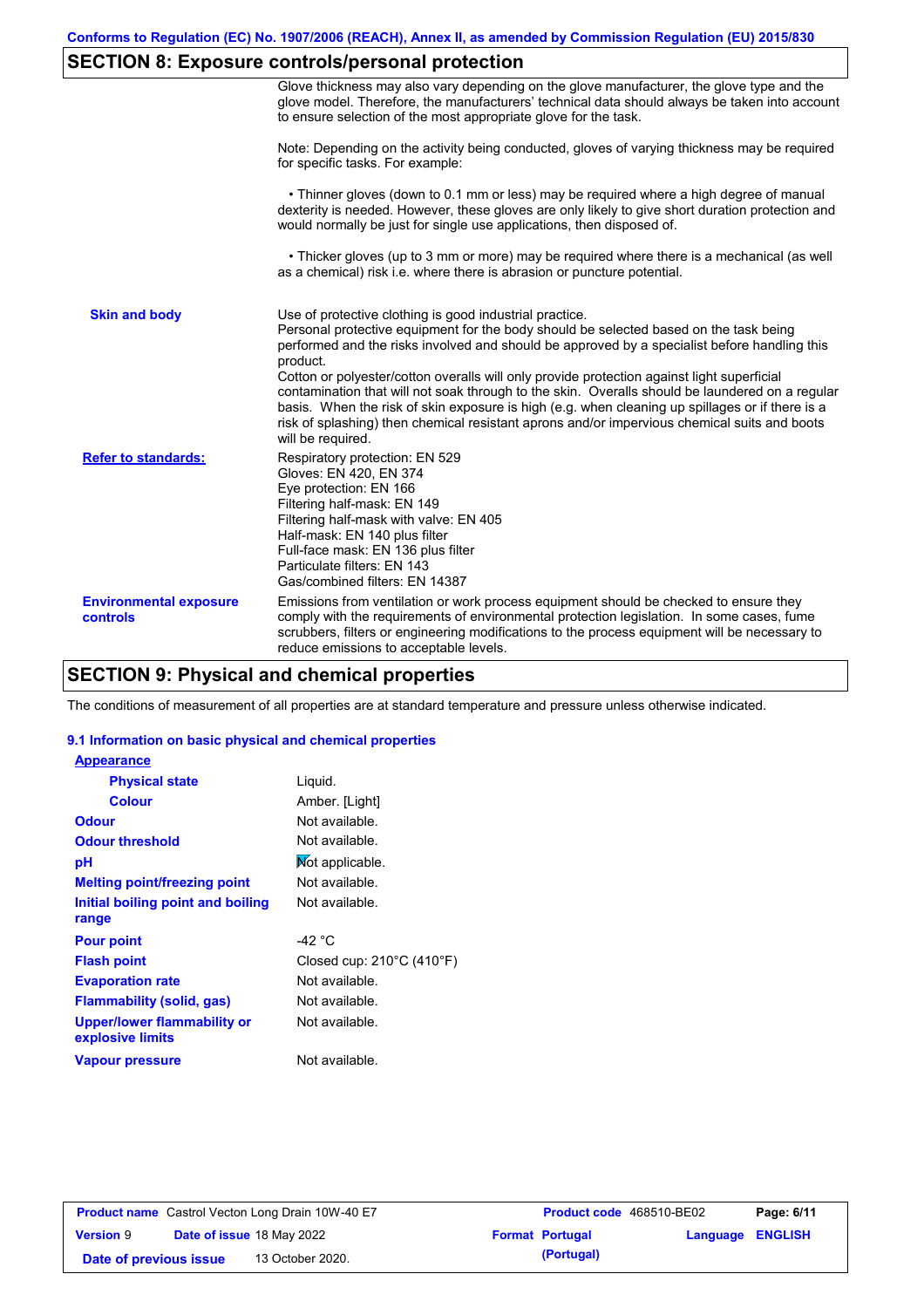# **SECTION 9: Physical and chemical properties**

|                                                   |                                                                                                                                           | Vapour Pressure at 20°C |         |                    | Vapour pressure at 50°C |     |               |
|---------------------------------------------------|-------------------------------------------------------------------------------------------------------------------------------------------|-------------------------|---------|--------------------|-------------------------|-----|---------------|
|                                                   | <b>Ingredient name</b>                                                                                                                    | mm Hg kPa               |         | <b>Method</b>      | mm<br>Hg                | kPa | <b>Method</b> |
|                                                   | Distillates (petroleum),<br>hydrotreated heavy<br>paraffinic                                                                              | < 0.08                  | < 0.011 | <b>ASTM D 5191</b> |                         |     |               |
|                                                   | Distillates (petroleum),<br>hydrotreated heavy<br>paraffinic                                                                              | < 0.08                  | < 0.011 | <b>ASTM D 5191</b> |                         |     |               |
| <b>Vapour density</b>                             | Not available.                                                                                                                            |                         |         |                    |                         |     |               |
| <b>Relative density</b>                           | Not available.                                                                                                                            |                         |         |                    |                         |     |               |
| <b>Density</b>                                    | <1000 kg/m <sup>3</sup> (<1 g/cm <sup>3</sup> ) at 15°C                                                                                   |                         |         |                    |                         |     |               |
| <b>Solubility(ies)</b>                            | insoluble in water.                                                                                                                       |                         |         |                    |                         |     |               |
| <b>Partition coefficient: n-octanol/</b><br>water | Mot applicable.                                                                                                                           |                         |         |                    |                         |     |               |
| <b>Auto-ignition temperature</b>                  | Not available.                                                                                                                            |                         |         |                    |                         |     |               |
| <b>Decomposition temperature</b>                  | Not available.                                                                                                                            |                         |         |                    |                         |     |               |
| <b>Viscosity</b>                                  | Kinematic: 86.3 mm <sup>2</sup> /s (86.3 cSt) at $40^{\circ}$ C<br>Kinematic: 12.5 to 16.3 mm <sup>2</sup> /s (12.5 to 16.3 cSt) at 100°C |                         |         |                    |                         |     |               |
| <b>Explosive properties</b>                       | Not available.                                                                                                                            |                         |         |                    |                         |     |               |
| <b>Oxidising properties</b>                       | Not available.                                                                                                                            |                         |         |                    |                         |     |               |
| <b>Particle characteristics</b>                   |                                                                                                                                           |                         |         |                    |                         |     |               |
| <b>Median particle size</b>                       | Mot applicable.                                                                                                                           |                         |         |                    |                         |     |               |
| 9.2 Other information                             |                                                                                                                                           |                         |         |                    |                         |     |               |
| No additional information.                        |                                                                                                                                           |                         |         |                    |                         |     |               |

# **SECTION 10: Stability and reactivity**

| <b>10.1 Reactivity</b>                            | No specific test data available for this product. Refer to Conditions to avoid and Incompatible<br>materials for additional information.                                |
|---------------------------------------------------|-------------------------------------------------------------------------------------------------------------------------------------------------------------------------|
| <b>10.2 Chemical stability</b>                    | The product is stable.                                                                                                                                                  |
| <b>10.3 Possibility of</b><br>hazardous reactions | Under normal conditions of storage and use, hazardous reactions will not occur.<br>Under normal conditions of storage and use, hazardous polymerisation will not occur. |
| <b>10.4 Conditions to avoid</b>                   | Avoid all possible sources of ignition (spark or flame).                                                                                                                |
| <b>10.5 Incompatible materials</b>                | Reactive or incompatible with the following materials: oxidising materials.                                                                                             |
| <b>10.6 Hazardous</b><br>decomposition products   | Under normal conditions of storage and use, hazardous decomposition products should not be<br>produced.                                                                 |

### **SECTION 11: Toxicological information**

### **11.1 Information on toxicological effects**

| <b>Product/ingredient name</b>                                                                                                                                    | Oral (mg/<br>kg) | <b>Dermal</b><br>(mg/kg) | <b>Inhalation</b><br>(gases)<br>(ppm) | <b>Inhalation</b><br>(vapours)<br>(mg/l) | <b>Inhalation</b><br>(dusts)<br>and mists)<br>(mg/l) |
|-------------------------------------------------------------------------------------------------------------------------------------------------------------------|------------------|--------------------------|---------------------------------------|------------------------------------------|------------------------------------------------------|
| <b>Phosphorodithioic acid, mixed O.O-bis (sec-Bu and</b><br>isooctyl) esters, zinc salts                                                                          | 2500             | N/A                      | N/A                                   | N/A                                      | N/A                                                  |
| Long chain alkyl phenol                                                                                                                                           | 2500             | N/A                      | N/A                                   | N/A                                      | N/A                                                  |
| Routes of entry anticipated: Dermal, Inhalation.<br><b>Information on likely</b><br>routes of exposure                                                            |                  |                          |                                       |                                          |                                                      |
|                                                                                                                                                                   |                  |                          |                                       |                                          |                                                      |
| <b>Potential acute health effects</b><br><b>Inhalation</b><br>Vapour inhalation under ambient conditions is not normally a problem due to low vapour<br>pressure. |                  |                          |                                       |                                          |                                                      |
| <b>Ingestion</b><br>No known significant effects or critical hazards.                                                                                             |                  |                          |                                       |                                          |                                                      |
| <b>Product name</b> Castrol Vecton Long Drain 10W-40 E7                                                                                                           |                  |                          | Product code 468510-BE02              |                                          | Page: 7/11                                           |
| <b>Version 9</b><br><b>Date of issue 18 May 2022</b>                                                                                                              |                  | <b>Format Portugal</b>   |                                       |                                          | <b>ENGLISH</b><br>Language                           |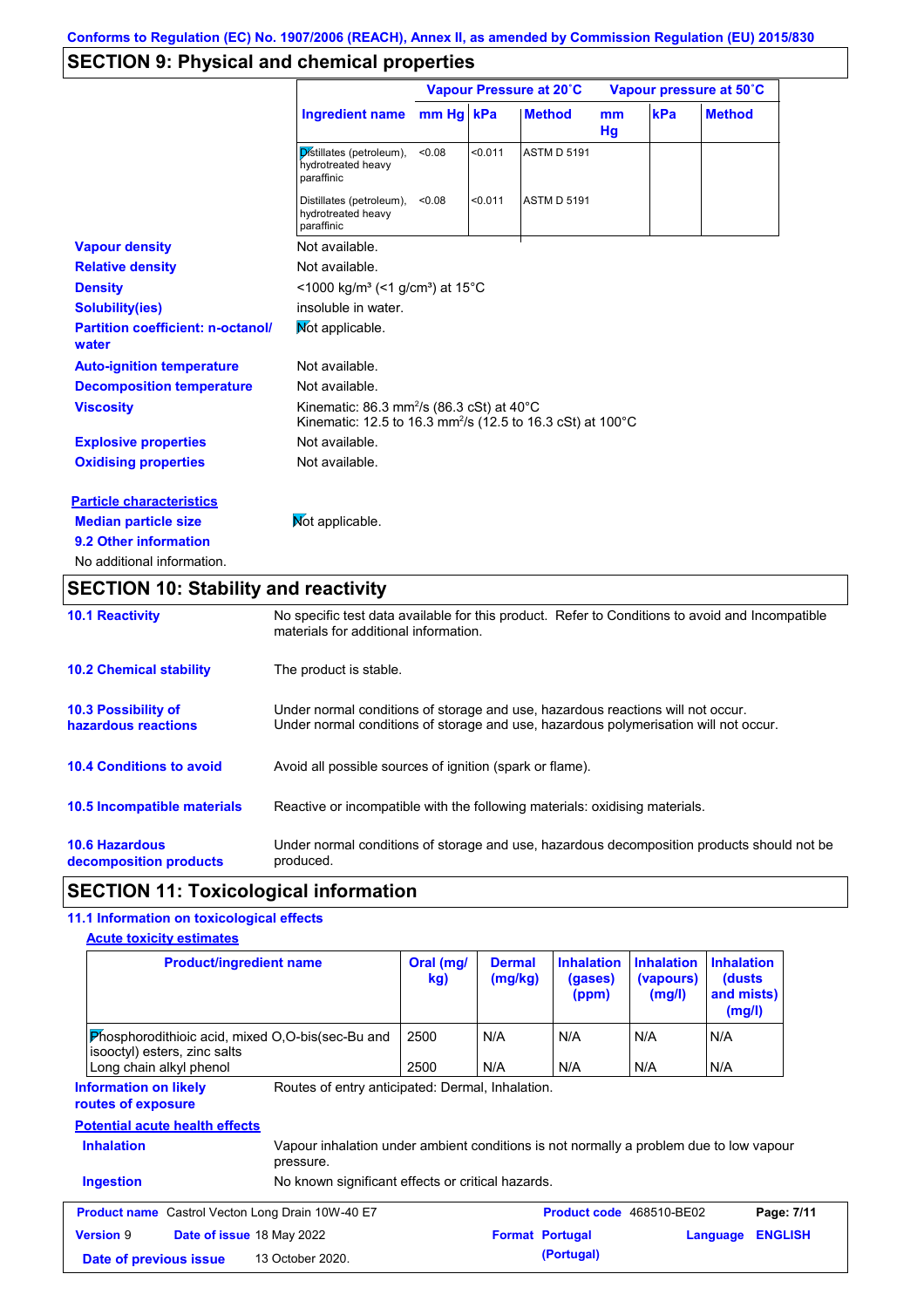## **SECTION 11: Toxicological information**

| <b>Skin contact</b>                     | Defatting to the skin. May cause skin dryness and irritation. Not considered a skin sensitizer.<br>Based on data available for this or related materials.                                                                                                                                                                                                                                                       |
|-----------------------------------------|-----------------------------------------------------------------------------------------------------------------------------------------------------------------------------------------------------------------------------------------------------------------------------------------------------------------------------------------------------------------------------------------------------------------|
| Eye contact                             | Not classified as an eye irritant. Based on data available for this or related materials.                                                                                                                                                                                                                                                                                                                       |
|                                         | Symptoms related to the physical, chemical and toxicological characteristics                                                                                                                                                                                                                                                                                                                                    |
| <b>Inhalation</b>                       | No specific data.                                                                                                                                                                                                                                                                                                                                                                                               |
| <b>Ingestion</b>                        | No specific data.                                                                                                                                                                                                                                                                                                                                                                                               |
| <b>Skin contact</b>                     | Adverse symptoms may include the following:<br>irritation<br>dryness<br>cracking                                                                                                                                                                                                                                                                                                                                |
| <b>Eye contact</b>                      | No specific data.                                                                                                                                                                                                                                                                                                                                                                                               |
|                                         | Delayed and immediate effects as well as chronic effects from short and long-term exposure                                                                                                                                                                                                                                                                                                                      |
| <b>Inhalation</b>                       | Overexposure to the inhalation of airborne droplets or aerosols may cause irritation of the<br>respiratory tract.                                                                                                                                                                                                                                                                                               |
| <b>Ingestion</b>                        | Ingestion of large quantities may cause nausea and diarrhoea.                                                                                                                                                                                                                                                                                                                                                   |
| <b>Skin contact</b>                     | Prolonged or repeated contact can defat the skin and lead to irritation and/or dermatitis.                                                                                                                                                                                                                                                                                                                      |
| Eye contact                             | Potential risk of transient stinging or redness if accidental eye contact occurs.                                                                                                                                                                                                                                                                                                                               |
| <b>Potential chronic health effects</b> |                                                                                                                                                                                                                                                                                                                                                                                                                 |
| <b>General</b>                          | <b>USED ENGINE OILS</b><br>Combustion products resulting from the operation of internal combustion engines contaminate<br>engine oils during use. Used engine oil may contain hazardous components which have the<br>potential to cause skin cancer. Frequent or prolonged contact with all types and makes of used<br>engine oil must therefore be avoided and a high standard of personal hygiene maintained. |
| <b>Carcinogenicity</b>                  | No known significant effects or critical hazards.                                                                                                                                                                                                                                                                                                                                                               |
| <b>Mutagenicity</b>                     | No known significant effects or critical hazards.                                                                                                                                                                                                                                                                                                                                                               |
| <b>Developmental effects</b>            | No known significant effects or critical hazards.                                                                                                                                                                                                                                                                                                                                                               |
| <b>Fertility effects</b>                | No known significant effects or critical hazards.                                                                                                                                                                                                                                                                                                                                                               |

# **SECTION 12: Ecological information**

**12.1 Toxicity**

**Environmental hazards** Not classified as dangerous

#### **12.2 Persistence and degradability**

Partially biodegradable.

#### **12.3 Bioaccumulative potential**

This product is not expected to bioaccumulate through food chains in the environment.

| <b>12.4 Mobility in soil</b>                                  |                                                                      |
|---------------------------------------------------------------|----------------------------------------------------------------------|
| <b>Soil/water partition</b><br>coefficient (K <sub>oc</sub> ) | Not available.                                                       |
| <b>Mobility</b>                                               | Spillages may penetrate the soil causing ground water contamination. |

#### **12.5 Results of PBT and vPvB assessment**

Product does not meet the criteria for PBT or vPvB according to Regulation (EC) No. 1907/2006, Annex XIII.

#### **12.6 Other adverse effects**

**Other ecological information**

Spills may form a film on water surfaces causing physical damage to organisms. Oxygen transfer could also be impaired.

#### **SECTION 13: Disposal considerations**

| <b>13.1 Waste treatment methods</b> |                                                                                                                                                                      |
|-------------------------------------|----------------------------------------------------------------------------------------------------------------------------------------------------------------------|
| <b>Product</b>                      |                                                                                                                                                                      |
| <b>Methods of disposal</b>          | Where possible, arrange for product to be recycled. Dispose of via an authorised person/<br>licensed waste disposal contractor in accordance with local regulations. |
| <b>Hazardous waste</b>              | Yes.                                                                                                                                                                 |
| European waste catalogue (EWC)      |                                                                                                                                                                      |

| <b>Product name</b> Castrol Vecton Long Drain 10W-40 E7 |  |                                  | <b>Product code</b> 468510-BE02 | Page: 8/11             |                  |  |
|---------------------------------------------------------|--|----------------------------------|---------------------------------|------------------------|------------------|--|
| <b>Version 9</b>                                        |  | <b>Date of issue 18 May 2022</b> |                                 | <b>Format Portugal</b> | Language ENGLISH |  |
| Date of previous issue                                  |  | 13 October 2020.                 |                                 | (Portugal)             |                  |  |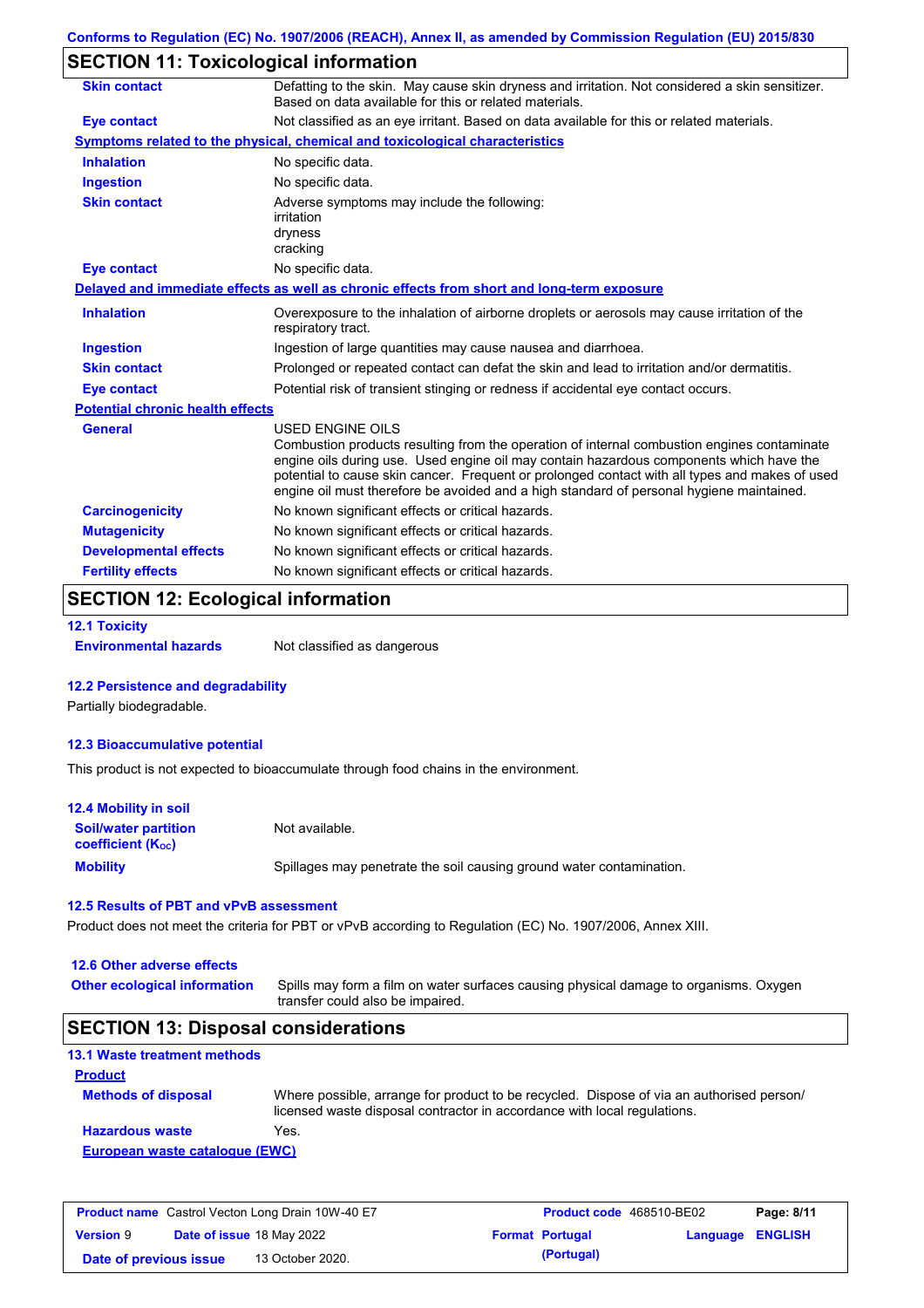### **SECTION 13: Disposal considerations**

| <b>Waste code</b> | <b>Waste designation</b>                                                                                                                            |  |
|-------------------|-----------------------------------------------------------------------------------------------------------------------------------------------------|--|
| $130208*$         | other engine, gear and lubricating oils                                                                                                             |  |
|                   | Thermonical collection forms that between the discussion of the contention of contentration and many manufacturers and the mathematics contribution |  |

However, deviation from the intended use and/or the presence of any potential contaminants may require an alternative waste disposal code to be assigned by the end user.

| <b>Packaging</b>           |                                                                                                                                                                                                                                                                                                                                                                                                                                                                                                 |
|----------------------------|-------------------------------------------------------------------------------------------------------------------------------------------------------------------------------------------------------------------------------------------------------------------------------------------------------------------------------------------------------------------------------------------------------------------------------------------------------------------------------------------------|
| <b>Methods of disposal</b> | Where possible, arrange for product to be recycled. Dispose of via an authorised person/<br>licensed waste disposal contractor in accordance with local regulations.                                                                                                                                                                                                                                                                                                                            |
| <b>Special precautions</b> | This material and its container must be disposed of in a safe way. Care should be taken when<br>handling emptied containers that have not been cleaned or rinsed out. Empty containers or<br>liners may retain some product residues. Empty containers represent a fire hazard as they may<br>contain flammable product residues and vapour. Never weld, solder or braze empty containers.<br>Avoid dispersal of spilt material and runoff and contact with soil, waterways, drains and sewers. |
| <b>References</b>          | Commission 2014/955/EU<br>Directive 2008/98/EC                                                                                                                                                                                                                                                                                                                                                                                                                                                  |

### **SECTION 14: Transport information**

|                                           | <b>ADR/RID</b> | <b>ADN</b>     | <b>IMDG</b>    | <b>IATA</b>    |
|-------------------------------------------|----------------|----------------|----------------|----------------|
| 14.1 UN number                            | Not regulated. | Not regulated. | Not regulated. | Not regulated. |
| 14.2 UN proper<br>shipping name           |                |                | ۰              |                |
| <b>14.3 Transport</b><br>hazard class(es) |                |                | -              |                |
| <b>14.4 Packing</b><br>group              |                |                | -              |                |
| 14.5<br><b>Environmental</b><br>hazards   | No.            | No.            | No.            | No.            |
| <b>Additional</b><br><b>information</b>   |                |                |                |                |

**14.6 Special precautions for user** Not available.

**14.7 Transport in bulk according to IMO instruments** Not available.

#### **SECTION 15: Regulatory information**

**15.1 Safety, health and environmental regulations/legislation specific for the substance or mixture**

**EU Regulation (EC) No. 1907/2006 (REACH)**

**Annex XIV - List of substances subject to authorisation**

**Annex XIV**

None of the components are listed.

**Substances of very high concern**

None of the components are listed.

**EU Regulation (EC) No. 1907/2006 (REACH)**

**Annex XVII - Restrictions on the manufacture, placing on the market and use of certain dangerous substances, mixtures and articles** Not applicable.

#### **Other regulations**

**REACH Status** The company, as identified in Section 1, sells this product in the EU in compliance with the current requirements of REACH.

| <b>Product name</b> Castrol Vecton Long Drain 10W-40 E7 |  | <b>Product code</b> 468510-BE02  |  | Page: 9/11             |                         |  |
|---------------------------------------------------------|--|----------------------------------|--|------------------------|-------------------------|--|
| <b>Version 9</b>                                        |  | <b>Date of issue 18 May 2022</b> |  | <b>Format Portugal</b> | <b>Language ENGLISH</b> |  |
| Date of previous issue                                  |  | 13 October 2020.                 |  | (Portugal)             |                         |  |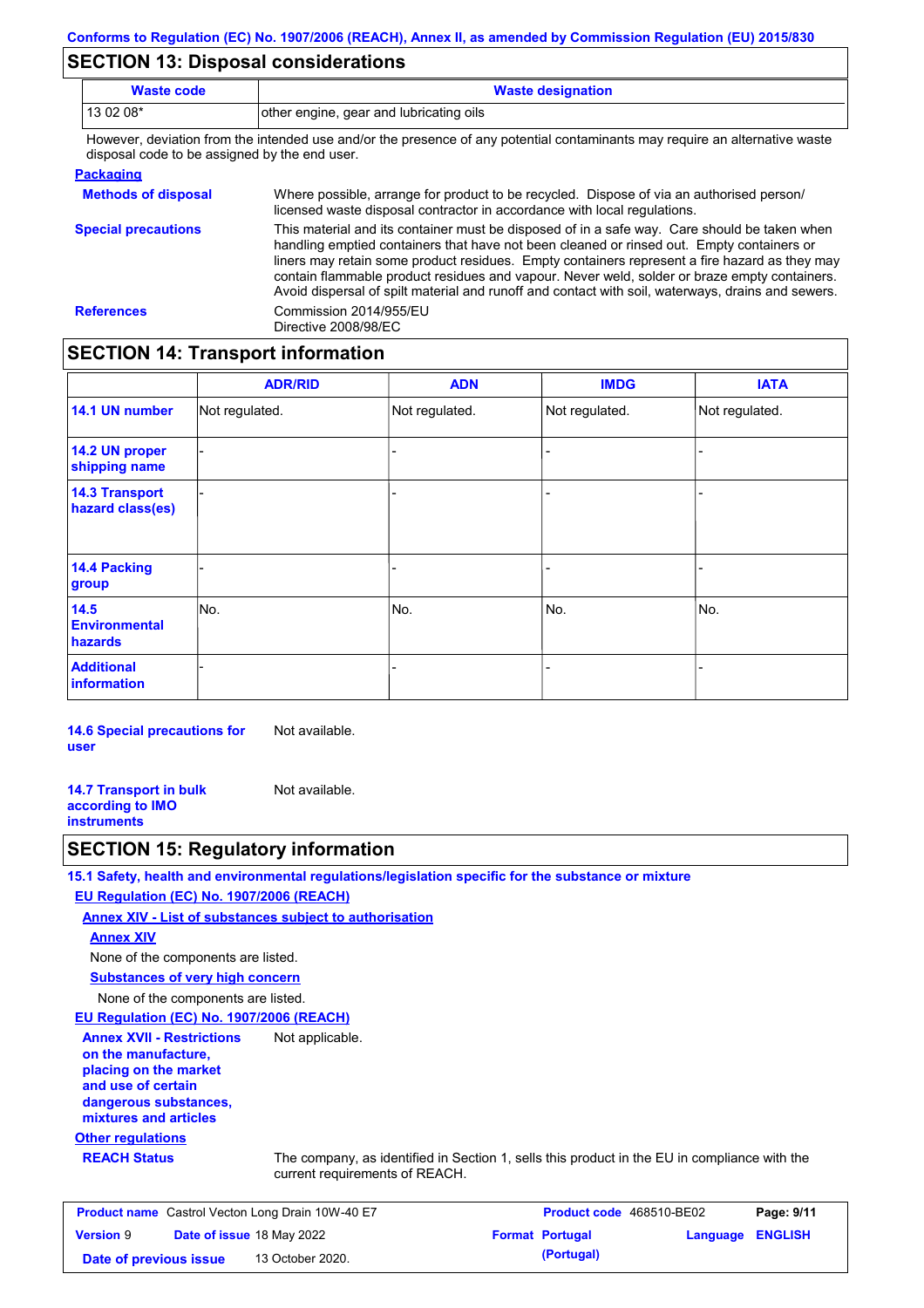# **SECTION 15: Regulatory information**

| <b>United States inventory</b><br>(TSCA 8b)                     | At least one component is not listed.  |
|-----------------------------------------------------------------|----------------------------------------|
| <b>Australia inventory (AIIC)</b>                               | At least one component is not listed.  |
| <b>Canada inventory</b>                                         | At least one component is not listed.  |
| <b>China inventory (IECSC)</b>                                  | At least one component is not listed.  |
| <b>Japan inventory (CSCL)</b>                                   | At least one component is not listed.  |
| <b>Korea inventory (KECI)</b>                                   | All components are listed or exempted. |
| <b>Philippines inventory</b><br>(PICCS)                         | At least one component is not listed.  |
| <b>Taiwan Chemical</b><br><b>Substances Inventory</b><br>(TCSI) | All components are listed or exempted. |
| Ozone depleting substances (1005/2009/EU)                       |                                        |
| Not listed.                                                     |                                        |
| Prior Informed Consent (PIC) (649/2012/EU)<br>Not listed.       |                                        |
| <b>Persistent Organic Pollutants</b><br>Not listed.             |                                        |
| <b>EU - Water framework directive - Priority substances</b>     |                                        |
| None of the components are listed.                              |                                        |
| <b>Seveso Directive</b>                                         |                                        |
| This product is not controlled under the Seveso Directive.      |                                        |

| 15.2 Chemical safety | A Chemical Safety Assessment has been carried out for one or more of the substances within  |
|----------------------|---------------------------------------------------------------------------------------------|
| assessment           | this mixture. A Chemical Safety Assessment has not been carried out for the mixture itself. |

## **SECTION 16: Other information**

| <b>Abbreviations and acronyms</b> | ADN = European Provisions concerning the International Carriage of Dangerous Goods by<br>Inland Waterway<br>ADR = The European Agreement concerning the International Carriage of Dangerous Goods by<br>Road<br>ATE = Acute Toxicity Estimate<br><b>BCF</b> = Bioconcentration Factor<br>CAS = Chemical Abstracts Service<br>CLP = Classification, Labelling and Packaging Regulation [Regulation (EC) No. 1272/2008]<br>CSA = Chemical Safety Assessment<br>CSR = Chemical Safety Report<br><b>DMEL = Derived Minimal Effect Level</b><br>DNEL = Derived No Effect Level<br>EINECS = European Inventory of Existing Commercial chemical Substances<br>ES = Exposure Scenario<br>EUH statement = CLP-specific Hazard statement<br>EWC = European Waste Catalogue<br>GHS = Globally Harmonized System of Classification and Labelling of Chemicals<br>IATA = International Air Transport Association<br>IBC = Intermediate Bulk Container<br><b>IMDG</b> = International Maritime Dangerous Goods<br>LogPow = logarithm of the octanol/water partition coefficient<br>MARPOL = International Convention for the Prevention of Pollution From Ships, 1973 as<br>modified by the Protocol of 1978. ("Marpol" = marine pollution)<br>OECD = Organisation for Economic Co-operation and Development<br>PBT = Persistent, Bioaccumulative and Toxic<br><b>PNEC</b> = Predicted No Effect Concentration<br>REACH = Registration, Evaluation, Authorisation and Restriction of Chemicals Regulation<br>[Regulation (EC) No. 1907/2006]<br>RID = The Regulations concerning the International Carriage of Dangerous Goods by Rail<br><b>RRN = REACH Registration Number</b><br>SADT = Self-Accelerating Decomposition Temperature<br>SVHC = Substances of Very High Concern<br>STOT-RE = Specific Target Organ Toxicity - Repeated Exposure |
|-----------------------------------|------------------------------------------------------------------------------------------------------------------------------------------------------------------------------------------------------------------------------------------------------------------------------------------------------------------------------------------------------------------------------------------------------------------------------------------------------------------------------------------------------------------------------------------------------------------------------------------------------------------------------------------------------------------------------------------------------------------------------------------------------------------------------------------------------------------------------------------------------------------------------------------------------------------------------------------------------------------------------------------------------------------------------------------------------------------------------------------------------------------------------------------------------------------------------------------------------------------------------------------------------------------------------------------------------------------------------------------------------------------------------------------------------------------------------------------------------------------------------------------------------------------------------------------------------------------------------------------------------------------------------------------------------------------------------------------------------------------------------------------------------------------------------------------------------------------------------------|
|                                   | STOT-SE = Specific Target Organ Toxicity - Single Exposure<br>TWA = Time weighted average                                                                                                                                                                                                                                                                                                                                                                                                                                                                                                                                                                                                                                                                                                                                                                                                                                                                                                                                                                                                                                                                                                                                                                                                                                                                                                                                                                                                                                                                                                                                                                                                                                                                                                                                          |

| <b>Product name</b> Castrol Vecton Long Drain 10W-40 E7 |  | <b>Product code</b> 468510-BE02 |  | Page: 10/11            |                         |  |
|---------------------------------------------------------|--|---------------------------------|--|------------------------|-------------------------|--|
| <b>Version 9</b>                                        |  | Date of issue 18 May 2022       |  | <b>Format Portugal</b> | <b>Language ENGLISH</b> |  |
| Date of previous issue                                  |  | 13 October 2020.                |  | (Portugal)             |                         |  |